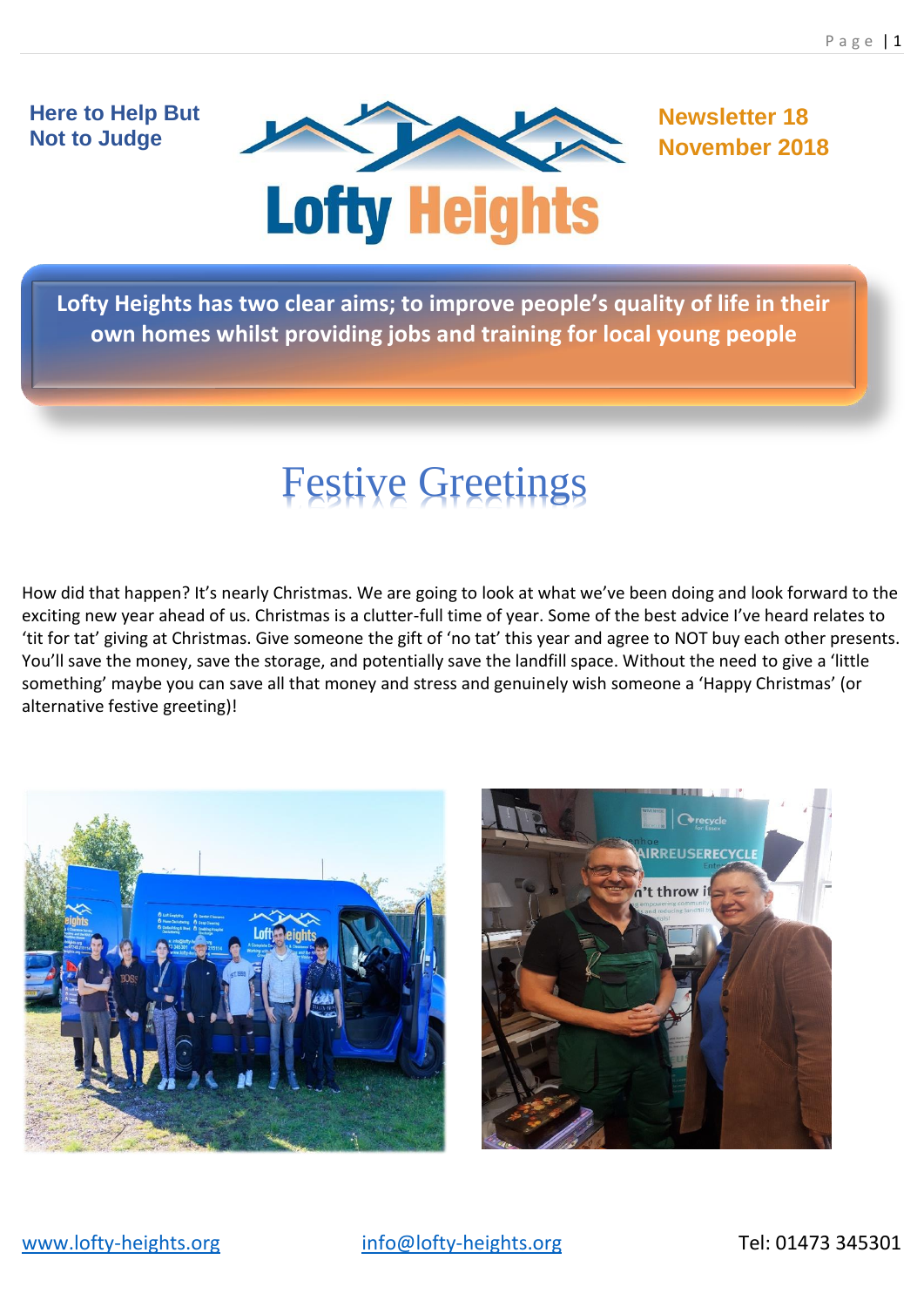#### **Job Shadowing Success**

In our last newsletter we offered the opportunity to carry out job shadowing with Lofty



Heights. With the launch of the Self-Neglect and Hoarding policy we hoped to introduce people into the reality of hoarded and cluttered homes and meet some of the real people behind some of the statistics being discussed.

Seeing pictures is really not the same as the experience, and meeting people who are trapped in these homes brings a much fuller understanding of why you can't just tackle the problem with a skip and some muscle.

Annie from Orbit took us up on the opportunity. We sought permissions before making any arrangements. We prepared a range of activities for Annie to take part in, after finding out what elements she was most interested in and what might impact on her role at

Orbit. Annie joined us for an allocation meeting to discover what goes into the practical elements of planning a job. She accompanied Georgina on some assessment visits, visiting properties and then working out an estimate to carry out the work.

#### **Words from Annie**

*"I work in the Admin Department of Orbit Home Improvement Agency in Bury St Edmunds, and a few years ago I went with a couple of colleagues to a Hoarding Conference, where I met Olive, her husband and a few of the team. It was a really interesting and informative day and gave an in-sight into the work that Lofty Heights carries out. So, when I read in Lofty Height's last newsletter that there was an opportunity to do some job shadowing, I couldn't wait to ask my line manager if I could contact Olive.*

*I have, so far, had two visits with the Lofty Heights Team. The first was spent in the office and gave me a chance to see just what goes on behind the scenes…and what a lot that entails! Clearly, I didn't appreciate the amount of work that a service like this needs to do on a daily basis so that everything runs smoothly.* 

*My second visit was spent accompanying Georgina on some of her visits and I felt very privileged to be able to go into some of their client's homes. This is such a personal area of someone's life, and so hard for the people involved to cope with trying to move forward, that it really struck me what professional, fantastic people the Lofty Heights Team are and how much they really care about their clients. I shall look forward to my next visit with them."*

#### **Thank You to Orbit Home Improvement Agency**

Lofty Heights would like to say a huge thank you to Orbit. We made an appeal for help when one of our new recruits looked like they may not be able to take part in our training scheme. Through Realise Futures we had funding for 19-24-year-olds to take part in a bespoke programme of training but two of our applicants were only 18. Not wanting to turn away anyone willing to work, we hoped that an Ipswich based charity or business would help with the funding. Orbit is based in Bury St Edmunds, yet they stepped in and sponsored one of those places. Not only that but we are now in talks with them about opportunities for progression for our new recruits.

#### **No Tat Xmas Gift Idea**

ID is a dilemma for young people. Many of us take it for granted that our children have passports from an early age and that proving their identity is simple.

This is not the case for some of the young people that we work with. They may have fled the family home – leaving documents behind or come through the care system where a family holiday hasn't been an issue. Even just living on a low income can make producing ID a an unobtainable expense.

It used to be that you didn't need to prove who you are quite so much but these days you need photo ID to open a bank account, carry out training, rent a property (even privately renting), or start a job.

So this year, instead of buying a goat for a village maybe you could find out if a young person in your circle is struggling to get a passport or driving licence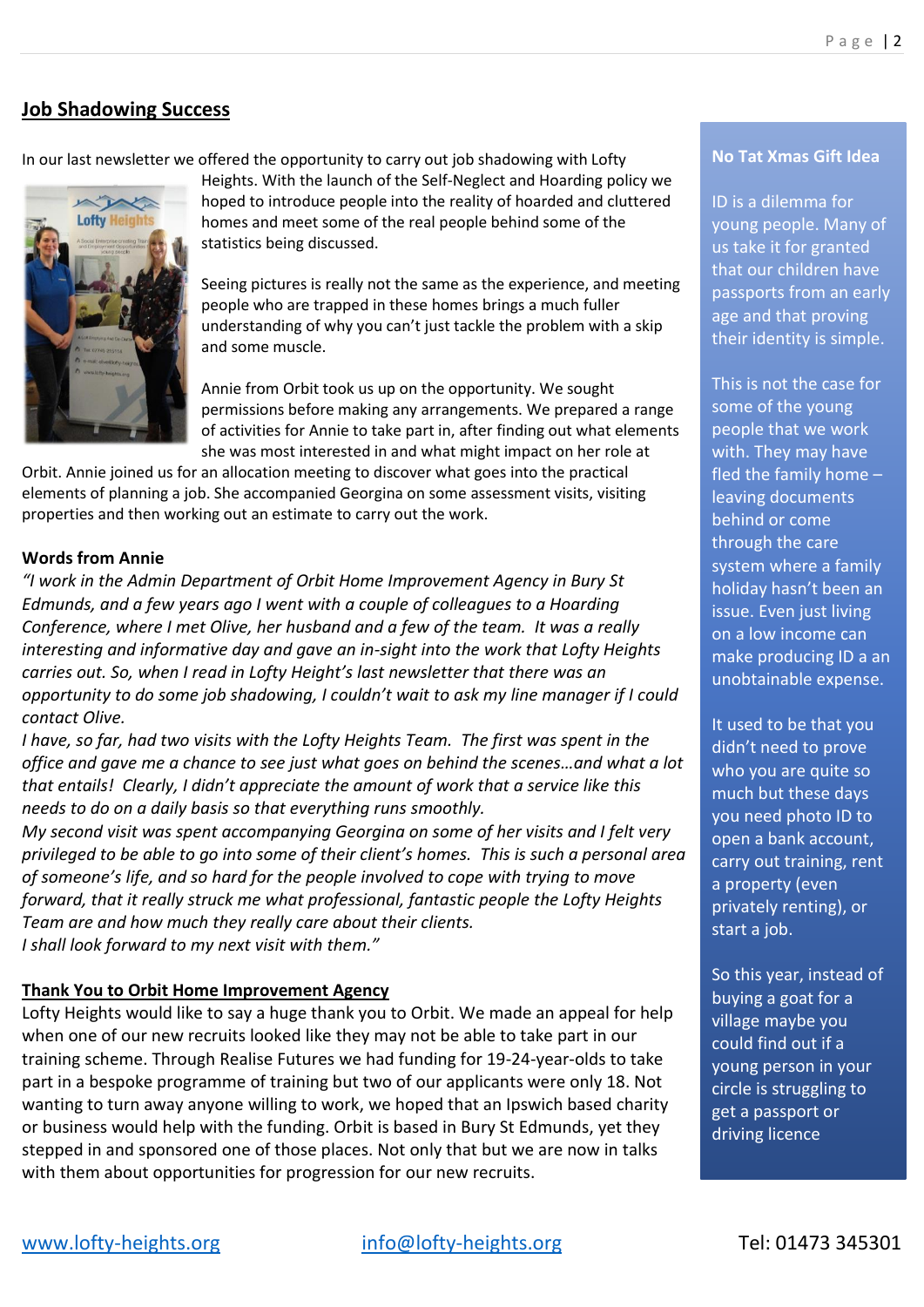## **Sudden Changes in Care Needs – Reducing Patient Costs**

As part of our work to clear properties ready for sale or return to a landlord we have uncovered several issues where rents and utilities have been allowed to continue for a long time, two and a half years in one case. This is mostly due to the uncertainty of a person's needs, but it raises concerns about wasted funds. It's very common when a person is in hospital that duty of care will bounce between the hospital and the community teams, leading to a lack of clarity over what has already been done.

When we inspect properties in need of clearance, we have found multiple cases where utilities have been on needlessly. Utilities that include standing charges will generate needless



bills because they are not based on usage. Subscription to entertainment packages – Sky and Netflix – can only be evidenced by checking bank statements. Magazine and music subscription services are more obvious as they will involve a (often monthly) delivery.

A deeper issue is with rented properties. There may be a housing benefit claim that is paying for the property. This could lead to a potential charge of fraud for the claimant or his representative if this is not dealt with promptly. If the property is rented through social housing then this is holding back a home from someone else in need. If there is no benefit payment then a rented property, along with utilities and subscriptions, represent a huge drain on person's personal income or savings. This money could be used towards care costs.

We have attended properties to find all manner of things:

- A gentleman six months in hospital had his heating on high for the whole of that time he was admitted in winter and we inspected in July. His TV was irreparably damaged due to being left on standby.
- A property left vacant for two and a half years received a phone call during our visit.
- A rented property vacant for over two years was funded by housing benefit.
- A gentleman three months in hospital returned home to severe water damage following a frozen pipe two months before

When we are all so aware of our own budgets it's important to remember that: an unnecessary phone line costs £30 a month – that is £360 in a year.

Ongoing rent payments average £125 per week – this is £6500 per year – paid by the person or by housing benefit. The cost of housing someone in temporary accommodation due to a property being tied up unnecessarily could exceed £200 per week.

Some of these services are essential to keep the property ready for a return home, but at what stage is there a conversation about thinking longer term, especially if 'home' is no longer a viable option.

We have our own checklist that we plan to put onto our website. If you would like a copy then simply phone or email and we will send it to you.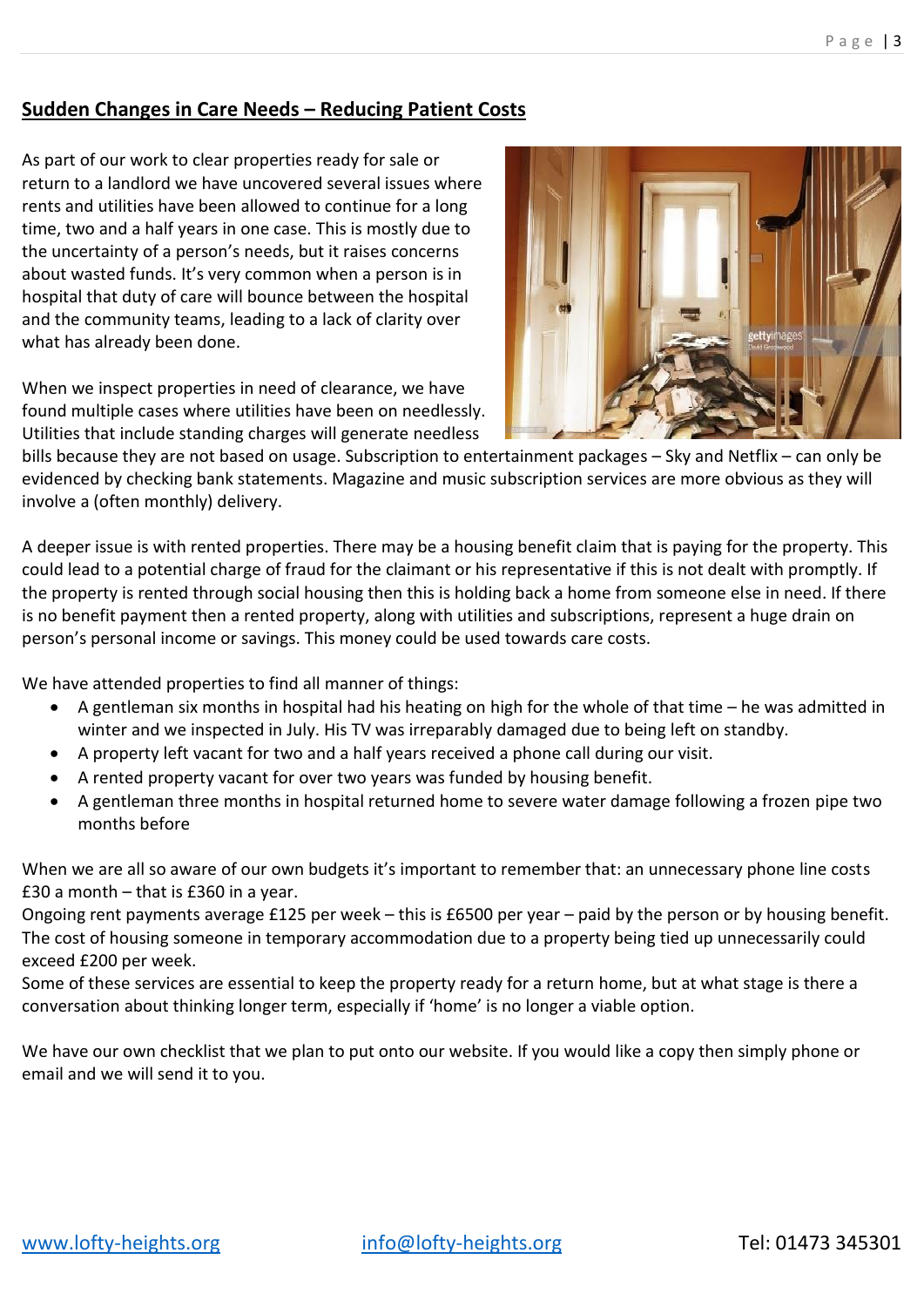## **The Hoarding Conference**

Lofty Heights CIC was asked to provide a workshop at the recent Safeguarding Adults Board Hoarding Conference in Trinity Park. Our workshops on partnership working were fully booked for both sessions, something that we are very proud of. We know that people travelled from all over the region, notably Norfolk and Cambridge, to talk to **us**.

For the event our computer genius, Curtis, helped to create this infographic to show the networks and partnerships involved throughout any individual's case. (We will be uploading a version to our website)

This infographic doesn't only show the groups that work with the individual but it shows whose budget is paying for that help.

Since our own hoarding conference in 2013 we have been saying that Hoarding Disorder is EVERYONE's Problem.

Interestingly, the main consensus to come from the participants at this latest conference was '*where is the therapy*' and '*you can't just rush in and throw everything away*'. Yet Lofty Heights' staff know that there is immense pressure to get things done quickly and cheaply.

Maybe we need another conference to explain all of this to the accountants making the real decisions.

We are really proud of our joint working strategy, it truly is the

back bone of our work. This is why you will see us at case conferences, the Health and Wellbeing Board meetings, VCSE meetings and also giving signposting information to clients and customers about extra help or funding they could get.

#### **Suffolk Fire Service**

One group who have always taken clutter very seriously is the Suffolk Fire Service. Lofty Heights CIC has a long history of working closely with the Fire Service, as our clientele are especially at risk.

Through the hoarding conference we have 're-ignited' that relationship and have now had a meeting to further that work. It's not just hoarded homes at risk, our Homeward Bound Service is to check smoke alarms and fire risk as part of our home checklist. We are looking to create an information leaflet specifically to advise people in cluttered homes and those

with poor mobility. The advice in these cases are slightly different – as are the fire prevention techniques. If you think someone needs a visit to talk about the risk of fire then click the link below or call: 01473 260588 (Fire Business Support)

[https://www.suffolk.gov.uk/suffolk-fire-and-rescue-service/fire-safety-in-the-home/check-if-youre](https://www.suffolk.gov.uk/suffolk-fire-and-rescue-service/fire-safety-in-the-home/check-if-youre-eligible-for-a-safer-home-visit/apply-for-a-safer-home-visit-on-behalf-of-someone-else)[eligible-for-a-safer-home-visit/apply-for-a-safer-home-visit-on-behalf-of-someone-else](https://www.suffolk.gov.uk/suffolk-fire-and-rescue-service/fire-safety-in-the-home/check-if-youre-eligible-for-a-safer-home-visit/apply-for-a-safer-home-visit-on-behalf-of-someone-else)



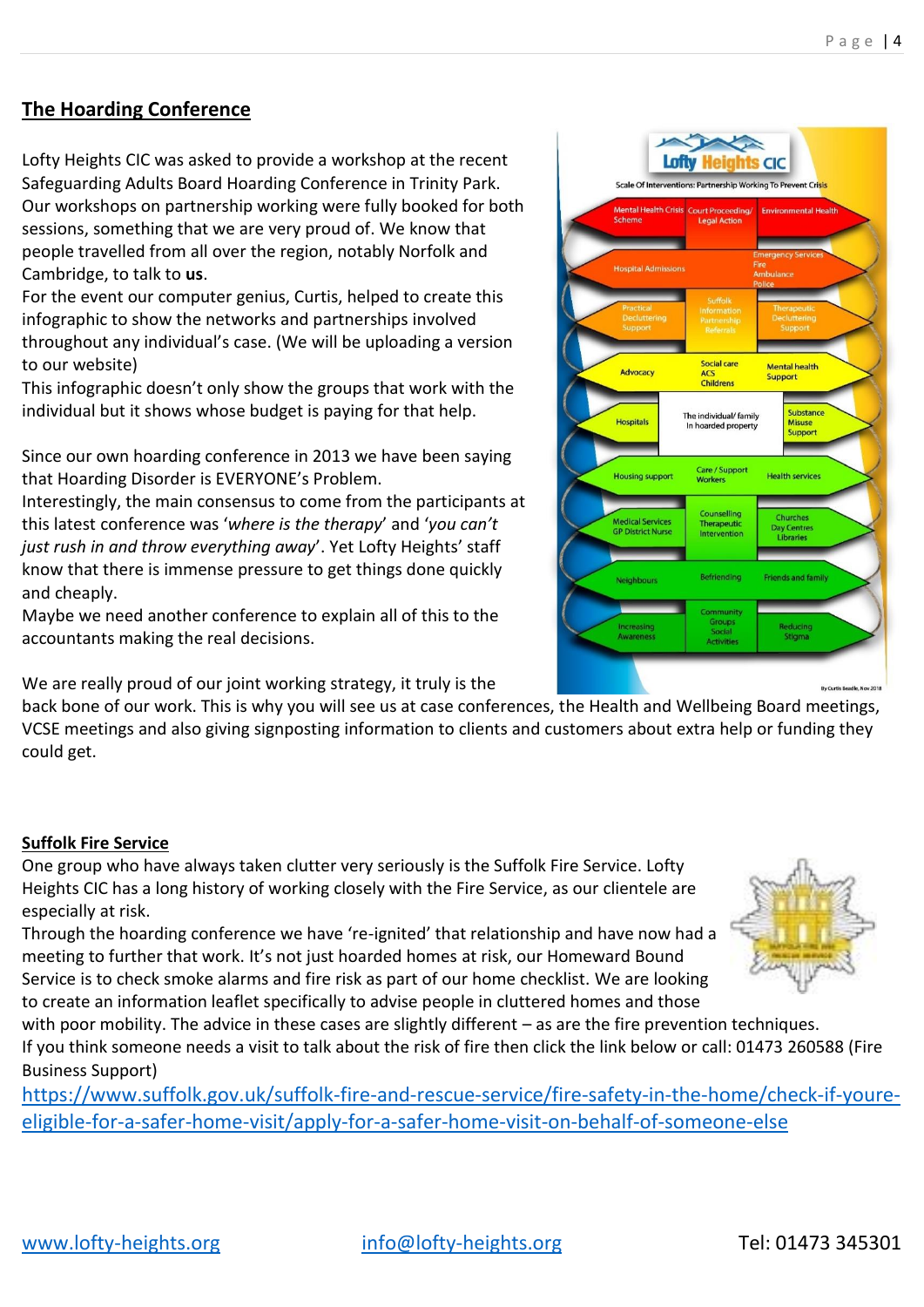# **Train to Work – Lofty Heights – 01/10/18 - 07/11/18**



For the past two months Sharon Watson and Gary Goodwin, tutors from Realise Futures, have been engaged in facilitating a 'Train to Work' qualification to a group of young people who have either come from the care support sector or had been long term unemployed, they had all experienced difficulties and barriers in their lives. We began by attending various workshops organised by Lofty Heights, which primarily engaged with young people and gave information on the course and other criteria attached to the project as a whole.

The course comprised of eleven units including: Communication Skills, Understanding Time Management, Customer Service, Health, Safety and First Aid at Work, Prepare for Interview. Apart from Health and Safety all modules were facilitated by Sharon and

Gary.

We began with ten participants who were charged with three study days per week plus two days engaging in a volunteer position, the project would run for six weeks

Most participants had not been involved in any learning opportunities for some time, initially it seemed there would be considerable challenges to face (for both learners and tutors), however from day one everyone warmed to the task in hand.

As time progressed the participants, who initially were strangers, transformed into a supportive, confident and hard-working group of people who were a pleasure to work with.

The group experienced a very difficult situation in week three, which could have compromised the course, but not at all, the following day all but one turned up and continued to completion of course, which speaks volumes for the resilience and tenacity of this group of people.

Out of the ten that started the course eight completed and have all been interviewed by Lofty Heights for the opportunities on offer.

I feel this process has been a real success story and a reason to celebrate such brilliant outcomes for all involved. I take the opportunity on behalf of Sharon and myself to wish everyone all the very best for the future. Keep up the good work.

Gary Goodwin, Tutor, Realise Futures Learning and Development

#### **Words From Becky**



When I first heard about this six week course I felt really scared and anxious. I didn't know anyone when I started. Within the first few hours we knew a little about one another. After a few days everyone really came out of their shells. Over the last six weeks I have met some fantastic people, I didn't want the course to end. The group has all stuck together, made strong bonds with each other and everyone was supportive throughout.

The teachers were amazing. They would always come in enthusiastic

and had smiles on their faces. This helped us to be motivated. Within Lofty Heights there are many different roles/services on offer. These can include: garden services; house decluttering; move-in/out; loft decluttering and help for hoarders.

I volunteer as part of Lofty Heights programme for two days a week. My placement is at Age UK. No day is ever the same…. We have moved furniture around the shop, done clearances of peoples' houses; loaded/unpacked the van. This I feel has been, and will be, really relevant if I get a job with Lofty Heights. Everyone there is so friendly as they want to be there.

After being successsful in my interview I got offered two weeks work experience. I'm really not sure what to expect but I can't wait to start and see some of the group once again.